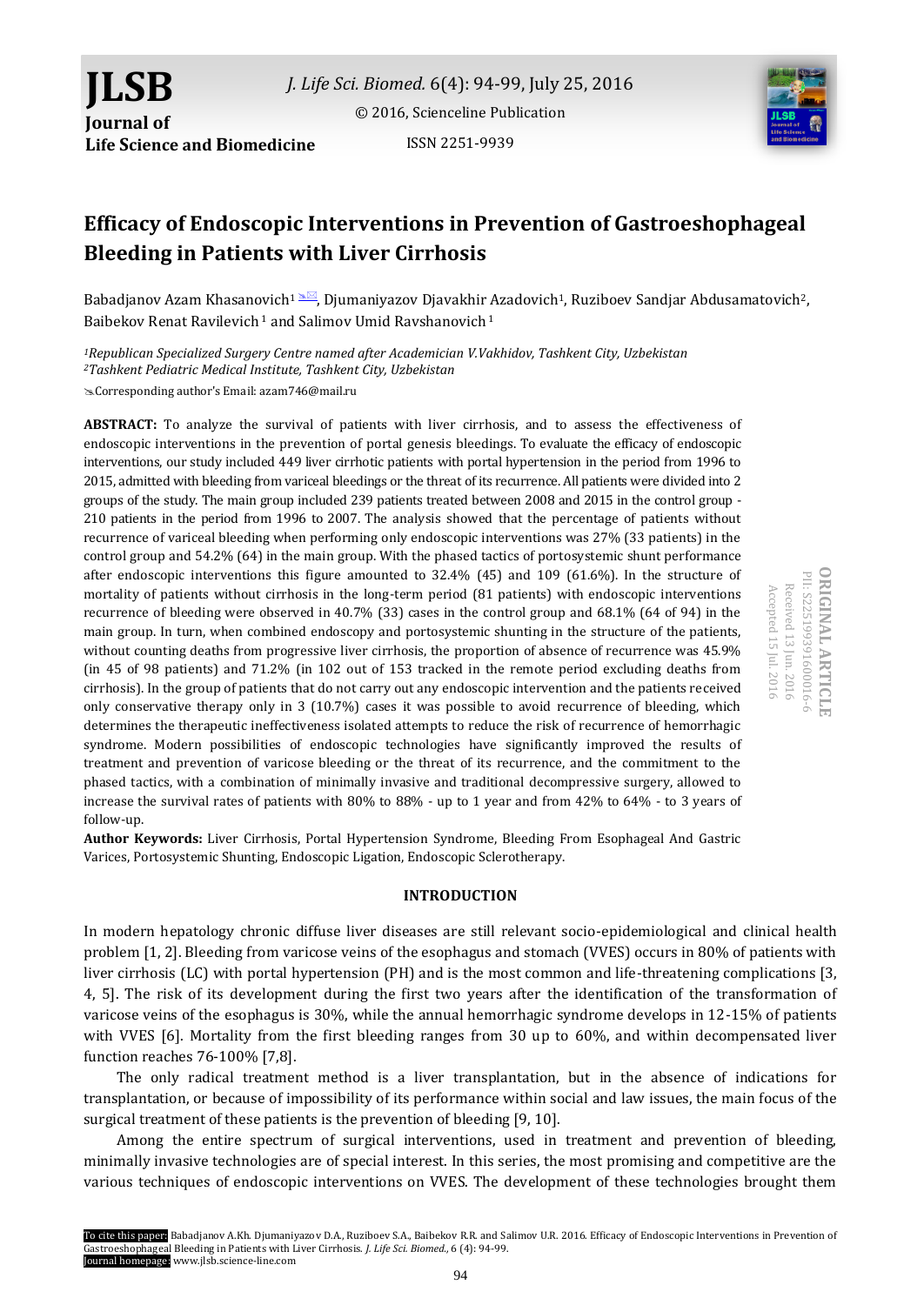into the category of "first-line method", as in bleeding altitude so do in patients with high risk for its development [13, 14].

# **MATERIALS AND METHODS**

The study included 449 patients with LC and PH admitted with bleeding from VVES or with the threat of its recurrence. Observation period was held from 1996 to 2015. All patients were divided into 2 groups of the study. The study group included 239 patients who received treatment between 2008 and 2015 in the control group - 210 patients which were observed between 1996 and 2007. In the main group endoscopic procedures have been used much more widely, both for prevention and for emergency indications. Endoscopic sclerotherapy (ES) was applied in 332 (73.9%) patients. Endoscopic ligation (EL) in117 (26.1%) patients.

In the control group 102 patients were admitted in emergency order, and 119 - in the main group. Routinely hospitalized 108 and 120 patients, respectively. Age ranged from 19 to 66 years. The median age was 31.2 years. The men were 289 (64.3%), women - 160 (35.7%). During the emergency endoscopy esophageal varices was the source of bleeding in 81 (79.4%) patients in the control group and in 91 (76.5%) patients in the study group. Gastric cardia variceal bleeding (GC) was determined in 21 (20.6%) and 28 (23.5%) cases, respectively. In the early posthemorrhagic period 76 portosystemic shunt (PSS) were carried out in both groups, 19 - in the control group and 57 in the main. All patients had 1-2 sessions of endoscopic interventions with effective hemostasis and subsequent preoperative preparation to perform PSS in terms of 6 to 25 days after the bleeding.

The majority of patients had selective anastomosis performed - the distal splenorenal anastomosis (DSRA) - 49 (64.5%). Central anastomosis where performed in 27 (35.5%). In the group of central shunts performed splenosuprarenal anastomosis, laterolateral splenorenal, and H-shaped graft anastomosis with inserting of the internal jugular vein were performed.

#### **RESULTS**

In our observations, an effective endoscopic hemostasis was achieved in 76 (74.5%) patients in the control group, and in 84.9% (101 patients) in the study group, (Table. 1). In the GC bleeding group effective hemostasis elevated in 42.9% (9 of 21 patients) in the control group and 71.4% (20 of 28) in the main group. Operated 9 (42.9%) and 7 (25%) patients, respectively. Overall mortality was 7 (33.3%) and 4 (14.3%) cases.

In order to prevent bleeding after endoscopic hemostasis patients additionally had 1-3 sessions of EC or EL. The average re-ES sessions were carried out in 3-4 days. The progression of the various complications led to the transfer of 19 (18.6%) patients in the control group and 16 (13.4%) in the study group from functional class "B" to the class "C". The main reasons were growing of edematous-ascitic syndrome and progression of hepatocellular insufficiency. The class "C" progression of these complications observed in 14.7% (15 patients) and 6.7% (8), but it should be noted that by day 10-12 post-hemorrhagic rehabilitation from Class "C" in class "B "translated into 8 (7.8%) and 19 (16%) patients. In general, groups of improvement identified in 21.6% of patients in the control group and 33.6% in the study group, the deterioration to the 41.2% and 23.5% of cases, stable at 37.3% and 42.9% of patients.

In our observations Child-Pugh scale in the class "A" amounted to  $6.2 \pm 0.1$  points, on a scale of MELD (Model for End-Stage Liver Disease) - 9,1  $\pm$  0,2 points. In the class "B» - 8,4  $\pm$  0,3 and 12,4  $\pm$  0,3 points, respectively. In the class "C" - 11,6  $\pm$  0,3 and 18,2  $\pm$  0,4 points. Determination of the MELD was performed in 69 patients (from 2011), and was of fundamental importance in defining the terms for radical treatment. In our study, these figures reflect the condition of patients in period of development of hemorrhagic syndrome. Class "A" - 11 (15.9%) patients, class "B" - 36 (52.2%) and Class "C" - 22 (31.9%).

In 68.1% of cases the development of hemorrhagic syndrome in patients with LC is noted on the background of compensated and subcompensated disease with high short-term prognosis (3-month) survival ( $P \le 0.001$ ), defined on a scale of MELD, and corresponds to the class "A" Child -Pugh - 15,9% of patients with index  $9.1 \pm 0.2$ points (MELD), class " $B'' - 52,2\%$  (12,4 ± 0,3 points). At maintaining the functionality reserve of the hepatocytes on the background of cirrhosis (MELD <15; "A" and "B" Child-Pugh) leads to a favorable long-term prognosis without transplantation survival (P <0,001), while the rate of mortality even at the first episode of bleeding in this group reaches 11 , 1%, followed by a multiple increase in this index at relapse.

Further the results of endoscopic interventions in the group of patients who were admitted in planned order were observed. In the control group 100% (108 cases) of interventions were carried out on the esophageal veins. In the main group in 6 of 120 (5%) cases routine vein ligation of the cardia of the stomach was performed. Bleeding after intervention noted in 6 (5.6%) of cases in the control group and in 2 (1.7%) in the study group.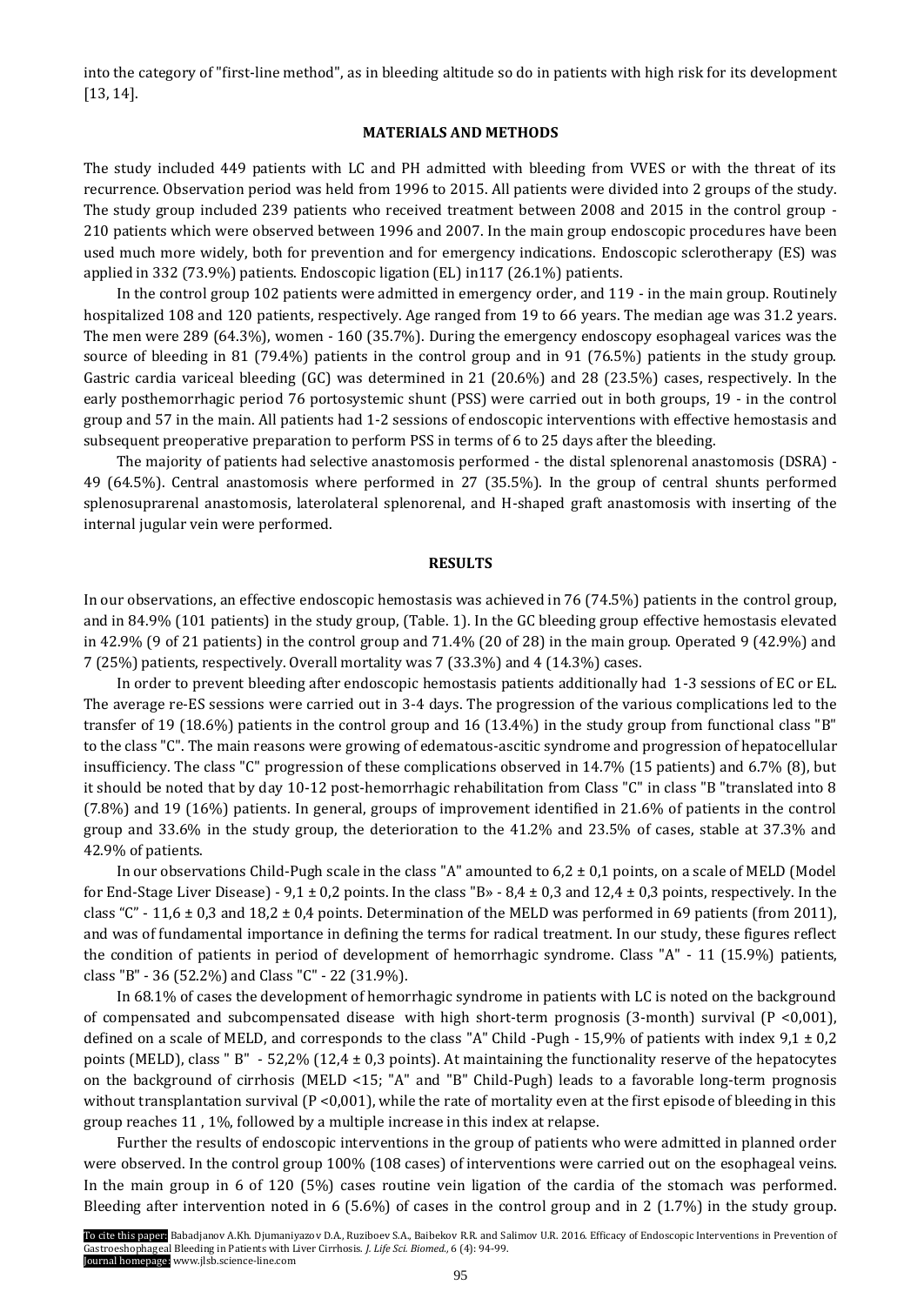Emergency surgery was required only in 2 (1.9%) and 1 (0.8%) patients. Mortality in the control group was 0.9%, and in the there was no lethal outcome in the main group.

Summing up the results of all interventions following can be noted. Endoscopic procedures efficiency was 82.4% (173 of 210 patients) in control group and 90% (215 of 239) in the main group. Emergency operation after endoscopic manipulation was performed in 23 (11%) and 15 (6.3%) patients. Overall mortality was 10.5% (22 patients) and 5% (12), respectively (Fig. 1).

|                                       | Control                 |       |       |       | Main                    |       |       |       |
|---------------------------------------|-------------------------|-------|-------|-------|-------------------------|-------|-------|-------|
| Index                                 | <b>Functional class</b> |       |       | Total | <b>Functional class</b> |       |       |       |
|                                       | «A»                     | «B»   | «C»   |       | «A»                     | «B»   | «C»   | Total |
|                                       | 18                      | 48    | 36    | 102   | 19                      | 55    | 45    | 119   |
| <b>Total amount</b>                   | 17.6%                   | 47.1% | 35.3% | 100%  | 16.0%                   | 46.2% | 37.8% | 100%  |
| <b>Effective hemostasis</b>           | 16                      | 38    | 22    | 76    | 18                      | 47    | 36    | 101   |
|                                       | 88.9%                   | 79.2% | 61.1% | 74.5% | 94.7%                   | 85.5% | 80.0% | 84.9% |
| Ineffective endoscopic hemostasis, or | 2                       | 10    | 14    | 26    | 1                       | 8     | 9     | 18    |
| inability of intervention             | 11.1%                   | 20.8% | 38.9% | 25.5% | 5.3%                    | 14.5% | 20.0% | 15.1% |
|                                       | $\theta$                | 4     | 10    | 14    | $\Omega$                | 3     | 6     | 9     |
| <b>Mortality</b>                      | $0.0\%$                 | 8.3%  | 27.8% | 13.7% | $0.0\%$                 | 5.5%  | 13.3% | 7.6%  |
|                                       | 2                       | 10    | 9     | 21    | 1                       | 8     | 5     | 14    |
| Dissection surgery's                  | 11.1%                   | 20.8% | 25.0% | 20.6% | 5.3%                    | 14.5% | 11.1% | 11.8% |
|                                       | $\theta$                | 2     | 5     | 7     | $\Omega$                | 1     | 2     | 3     |
| <b>Mortality (after surgery)</b>      | $0.0\%$                 | 20.0% | 55.6% | 33.3% | $0.0\%$                 | 12.5% | 40.0% | 21.4% |
|                                       | $\Omega$                | 6     | 15    | 21    | $\theta$                | 4     | 8     | 12    |
| <b>General mortality</b>              | $0.0\%$                 | 12.5% | 41.7% | 20.6% | $0.0\%$                 | 7.3%  | 17.8% | 10.1% |

| Table 1. The efficacy of endoscopic hemostasis and mortality rate, depending on the Child- Pugh functional class |
|------------------------------------------------------------------------------------------------------------------|
|------------------------------------------------------------------------------------------------------------------|



**Figure 1.** Short-term results of endoscopic interventions

It should be noted that in the study group good hemostatic effect and tactics undertaken by posthemorrhagic rehabilitation allowed to expand a greater degree opportunities for the use of combined-stage tactics. After only three weeks after the hemorrhage episode with an effective endoscopic hemostasis performed PSS was performed in 17 (8.1%) patients in the control and 59 (24.7%) in the study group.

In the late period 319 patients were observed in both groups. Also, from the analysis of long-term results observation patients who were on a background of ineffective endoscopic hemostasis were performed various options for emergency uncoupling operations. In general 72 patients were excluded from the study.

To cite this paper: Babadjanov A.Kh. Djumaniyazov D.A., Ruziboev S.A., Baibekov R.R. and Salimov U.R. 2016. Efficacy of Endoscopic Interventions in Prevention of Gastroeshophageal Bleeding in Patients with Liver Cirrhosis. *J. Life Sci. Biomed.,* 6 (4): 94-99. Journal homepage: www.jlsb.science-line.com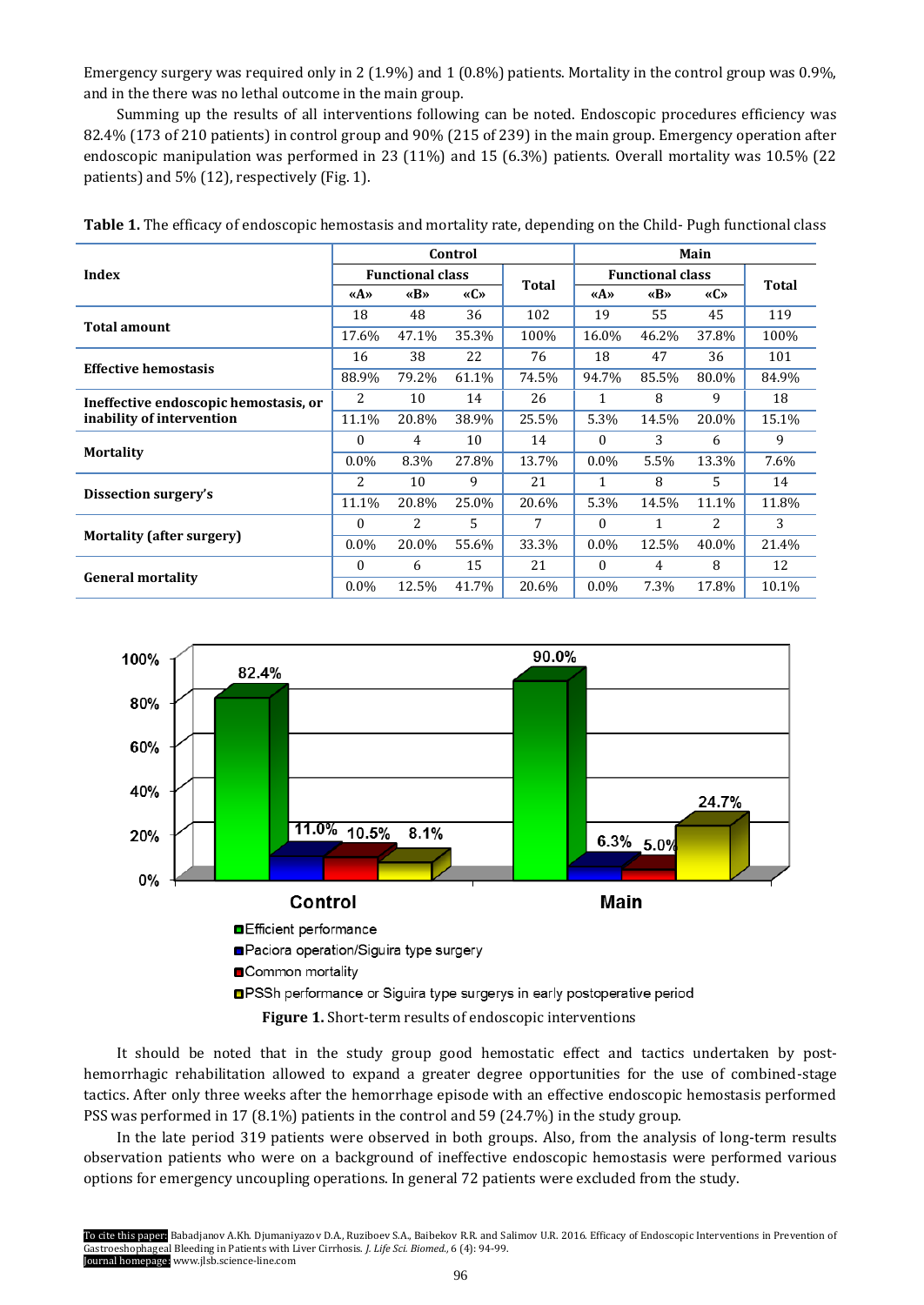The main parameter for evaluating long-term results was the analysis of the haemorrhage recurrence. In view of decompressive effect of performed PSS in some patients, they were not included in to the study. Within one month after discharge 10 (8.2%) of 122 patients from the main group and 5 (4.2%) patients in of 118 in the study group were admitted to different clinics (Fig. 2).



**Figure 2.** Frequency of rebleeding after endoscopic interventions

Analysis of patients with conservative, including a Blackmore-Segstaken tube hemostasis is of a special interest. Of these 28 patients, bleeding in the three-year period of observation developed in 17 (60.7%), including 13 (46.4%) in the periods up to a year after the initial episode.

Due to mortality in the remote period, patients were divided into those with LC progression and ones with recurrence of hemorrhagic syndrome. In the various periods of follow up because of increasing liver failure died 5 (4.1%) 15 (12.3%) in the control group and 3 (2.5%) 10 (8.5%) in the study group. Bleeding from 4 (3.3%) to 9 (7.4%) and 2 (1.7%) to 4 (3.4%), respectively. In general, in control group in the remote period of up to 3 years, 41 (33.6%) patients died due to increasing liver failure and 22 (18%) patients from hemorrhage. In the main group, the figures were lower and amounted to 24 (20.3%) and 1 (9.3%) patients, respectively. Mortality among patients with bleeding was 45.8% in the control group (22 deaths out of 48 patients) and 36.7% in the study group (11 out of 30 died).

The analysis showed that: the proportion of patients with effective hemostasis within three years without recurrence only with performance of endoscopic procedures was 27% (33 patients) in the control group and 54.2% (64 patients) in the study group. In the phased tactics with the performance of PSS after endoscopic interventions mentioned rates were: in the main group - 61.6% (109 patients) In the structure "no mortality" in patients with LC in the remote period (81 patients) with endoscopic interventions there was no recurrence of bleeding observed in 40.7% (33) cases in the control group and 68.1% (64 of 94) in the main group. In turn, in patients whith combined endoscopy plus PSS, not including those who died from progressive LC, absence of bleeding recurrence was 45.9% (in 45 of 98 patients) and 71.2% (102 out of 153 tracked at a remote period, excluding died from LC complications). In the group of patients that did not underwent any endoscopic procedures, and were receiveing only conservative therapy only in 3 (10.7%) cases it was possible to avoid recurrence , thise determines the therapeutic ineffectiveness of isolated attempts in the risk of recurrence reduce.

## **DISCUSSION**

Stage care in the tactics of management of patients with LC with the threat of hemorrhagic syndrome encouraged by many hepatologycal schools. In countrys with developed transplant service minimally invasive intervention, such as endoscopic or endovascular manipulation, can extend the waiting period for a liver transplantation, as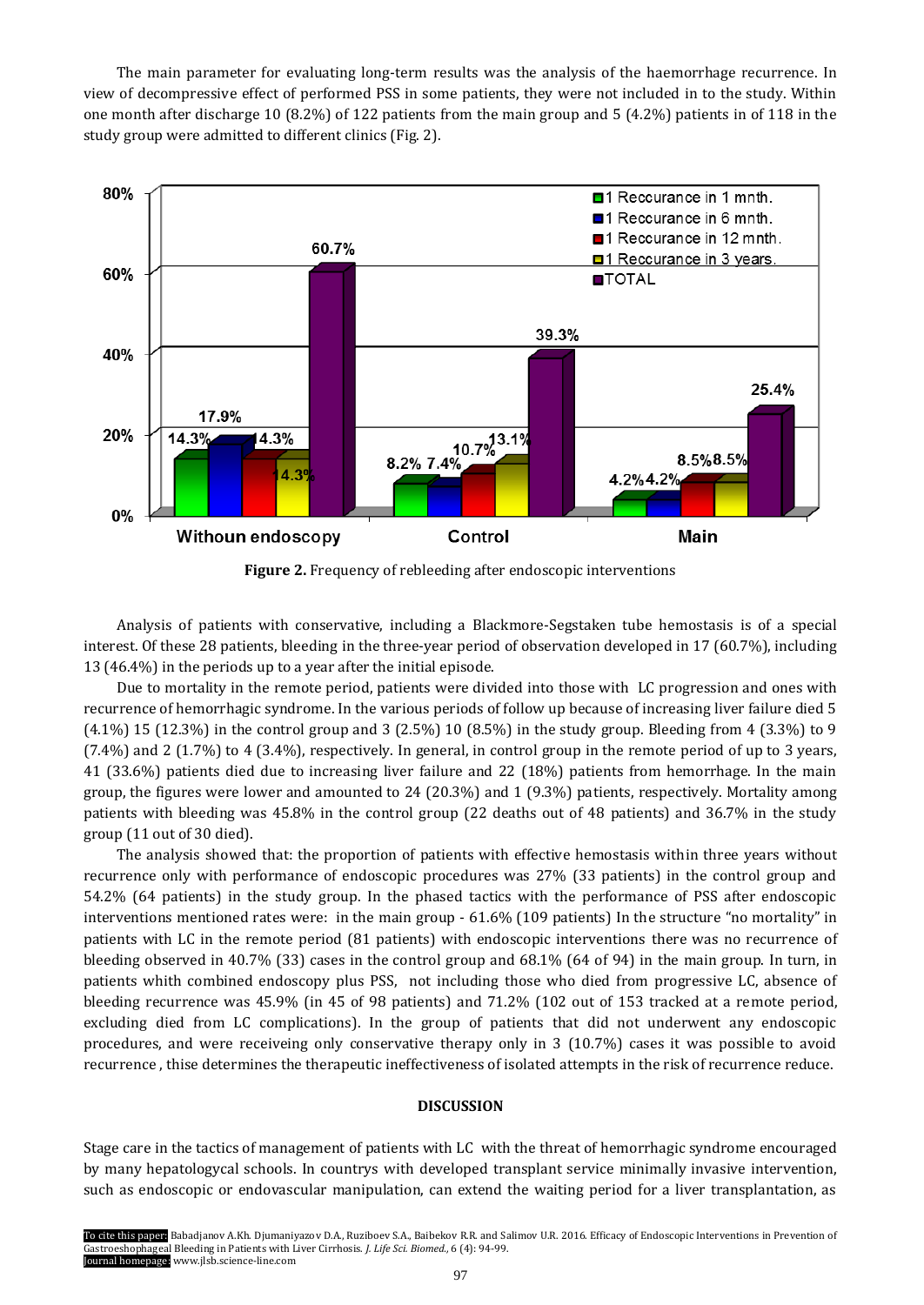mortality from hemorrhagic syndrome on the waiting list exceeds 25%. For countries with a lack of opportunity of radical treatment, the risk of rebleading dictates necessity of optimization of therapeutic and preventive measures without considering the probability of of liver transplantation in the future. Studies have shown that the modern arsenal of endoscopic technologies ensures adequate hemostasis. But to improve the long-term results over a third of patients required to take additional preventive measures, as even a phased implementation ligation or sclerotherapy does not achieve complete eradication of veins. Against this background and different technical capabilities, combining preventive methods are used. In particular, endoscopic procedures are used as a means of influencing directly on the source of the bleeding, but decompressive effect is achived by performance of different portocaval bypass surgerys. These operations are divided into two groups: traditional and endovascular. The essence of transjugular intrahepatic shunting (Transjugular intrahepatic portosystemic shunting - TIPS) is in the combination of intrahepatic branches of the portal vein to the hepatic vein. Alternatively PSS, and TIPS can also be attributed to as partial, due to the possibility of creating different shunt diameters. In our view, PSS should still continue to be considered as an option method of portal decompression, especially in patients with ineffective pharmacologic and endoscopic treatment, and in the absence of indications for liver transplantation. he use of different options of endoscopic interventions, even with the dynamic control and with tje use of additional ligation sessions or sclerotherapy, allowed to achieve 78% annual survival rate. In the group of patients with PSS mentioned rates were: 88%. Survival at 24 months was only 54% in the endoscopy group, while the combined tactics improved this index up to 78%. In terms to 3 years of observation, the figures were 34% versus 64% (P <0,001).

In general, PSS should be carried out only by certain indications. For functional class "C" patients endoscopy remains a priority method of hemostasis and bleeding prevention. Assuming stabilization of patients state and transfer to functional classes A and B, the question of decompressive operations will be opened. In other cases it is advisable to use only minimally invasive techniques. In particular, endoscopic and endovascular interventions, since this group of patients due to severity of LC, are already regarded as potential candidates for radical treatment.

## **CONCLUSIONS**

In 68.1% of cases hemorrhage development in cirrhotic patients is observed on the background of compensated and subcompensated course of the disease with a high forecast short-term (3-month) survival (P <0,001). Mentioned is defined by MELD scale. Class "A" on the Child-Pugh - corresponds to 15.9% of patients with index  $9.1 \pm 0.2$  points, class "B" - 52,2% (12,4  $\pm$  0.3 points).

Maintained hepatocytes functional reserve on the background of cirrhosis (MELD <15 points and classes "A" and "B" on the Child-Pugh) leads to a favorable long-term prognosis of "without transplantation" survival (P <0,001), while the mortality rate on the first episode of bleeding in this group of patients reaches 11.1%, followed by a multiple increase in this index at relapse.

Prognostic value of prophylactic endoscopic interventions is determined by the reduction of bleeding recurrence. So, using only conservative prophylactic methods in a period of up to 3 years of observation, complication recur in 60.7% of patients with post-hemorrhagic mortality indicator - 46.4%, while their implementation reduces these values to 18.0%, respectively.

Modern opportunities of endoscopic technologies have significantly improved the results of treatment and prevention of varicose bleeding or the threat of its recurrence. In this landmark of commitment tactics, with a combination of traditional and minimally invasive decompressive surgery, allowed to increase the survival rates of patients from 80% to 88% - up to 1 year and 42% to 64% - to 3 years of follow-up.

#### **Acknowledgement**s

This work was supported by "Republican Specialized Centre of Surgery» named after V.Vakhidov. Tashkent. Uzbekistan.

# **Competing interests**

The authors declare that they have no competing interests.